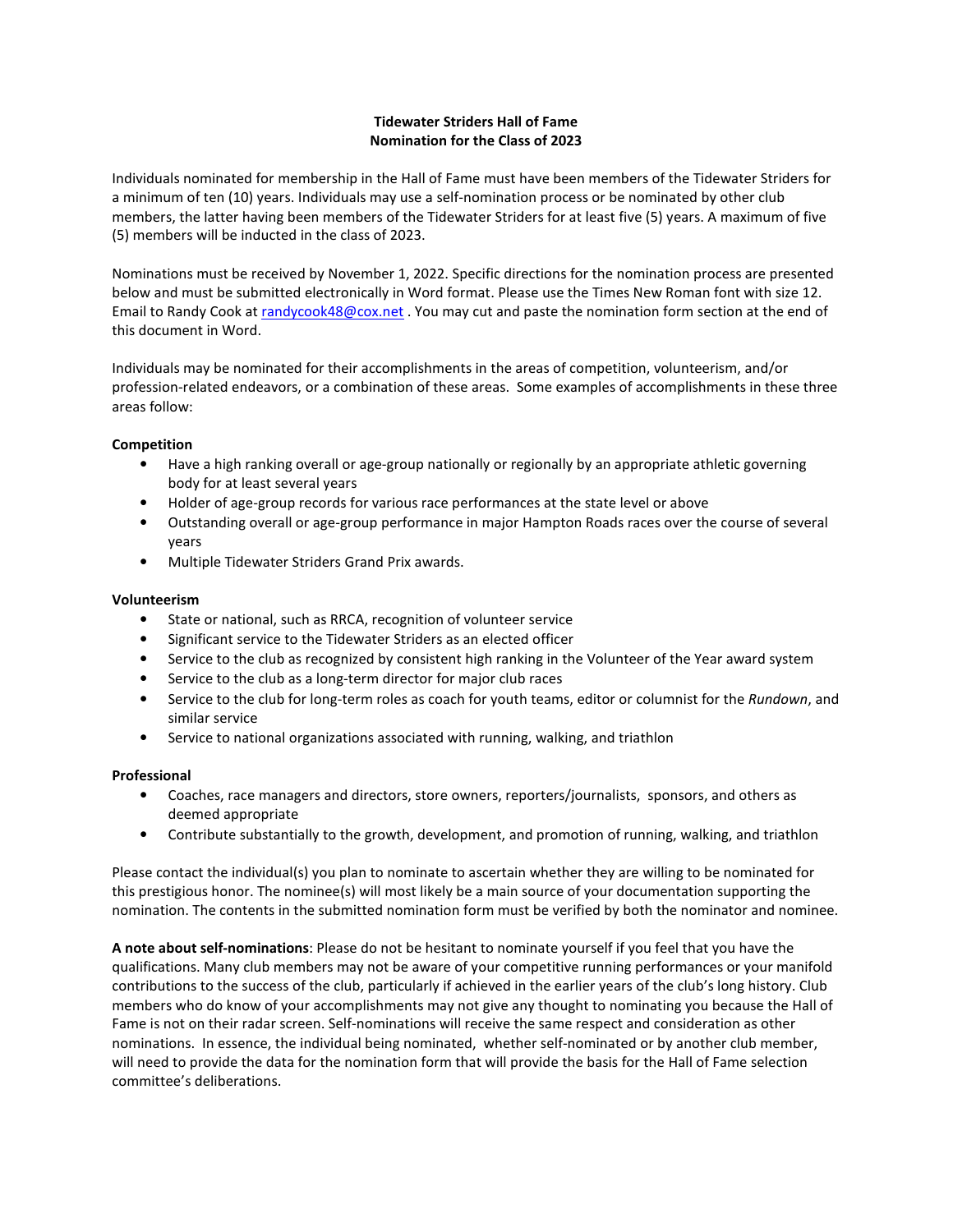The nomination form consists of the following three (3) parts and an example follows.

1. Demographics for the nominee and nominator (Use this format)

# **Nominee:**

- 1. Name: Last, First, Middle Initial
- 2. Name desired as it will appear on Hall of Fame plaque
- 3. Date nomination submitted (mm/dd/yyyy)
- 4. Current address: Number, Street, City, State, Zip Code, Country
- 5. Preferred email address
- 6. Preferred phone number with area code
- 7. Gender
- 8. Date of birth (mm/dd/yyyy)
- 9. Age
- 10. Year joined the Tidewater Striders
- 11. Total number of years as Tidewater Striders member (Must be at least 10 years)

#### **Nominator**:

- 1. Name of person making the nomination (Self or Strider member Last, First, Middle)
- 2. \* Year joined the Tidewater Striders
- 3. \* Total number of years as Tidewater Striders member (Must be at least 5 years)
- 4. \* Preferred email address
- 5. \* Preferred phone number with area code
- \* Note: Items 2-5 need not be completed with a Self-nomination
- 2. Supporting documentation -- Bulleted list of accomplishments in competition, volunteerism, or professionalism

## **Supporting Documentation**

On separate pages, provide data supporting this application based on the suggested criteria for nomination in the areas of *Competition*, *Volunteerism*, or *Professional*, or a combination of these areas. You may provide data for one category only, or all three categories if appropriate.

Highlight, in a bulleted-list format, key elements underlying the application for admittance to the Hall of Fame. Organize your list in a priority order, with what you consider the most significant accomplishments first: (1) National and international achievements, which includes races or organizations with national or international publicity; (2) Local and Regional achievements, which includes the Hampton Roads area, Richmond, and Northeastern North Carolina.

3. A narrative by the nominator

A brief narrative (500 words max) may be used to summarize the qualification of the nominee for selection into the Hall of Fame.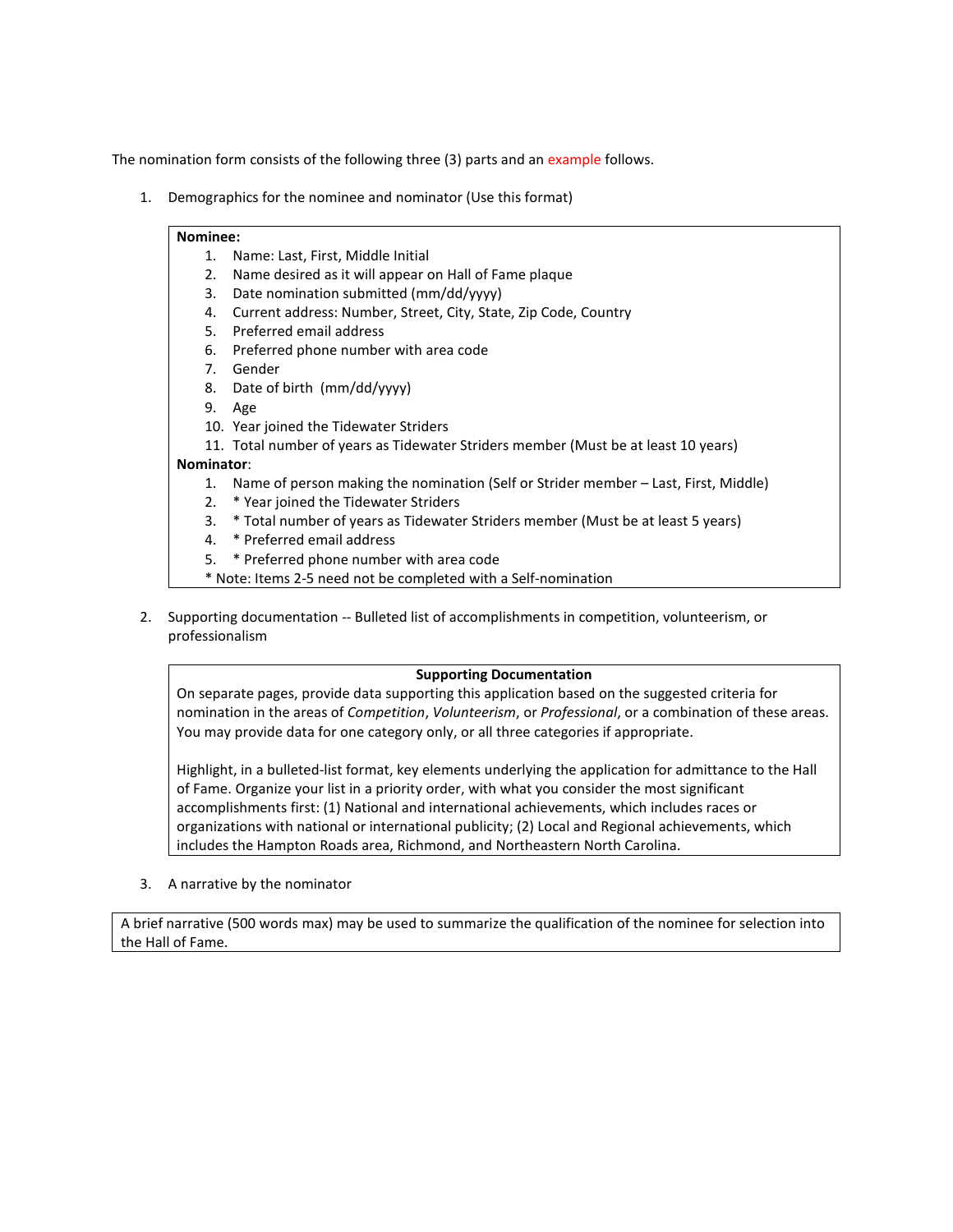# **EXAMPLE OF NOMINATION FORM -- EXAMPLE OF NOMINATION FORM**

# **Nomination Form Tidewater Striders Hall of Fame Class of 2023**

## **Demographic Information**

#### Nominee:

- 1. **Name (Last, First, MI):** Shorter, William Tecumseh
- 2. **Name desired on Hall of Fame plaque**: Billy Shorter
- 3. **Date nomination submitted**: 09/20/2022
- 4. **Address of nominee**: 1440 Beacon Street, Boston MA 02116 USA
- 5. **Preferred Email address**: runbillyrun@rabbit.run
- 6. **Preferred phone number**: (555) 987-6543
- 7. **Gender**: Male
- 8. **Date of birth (mm/dd/yyyy)**:05/05/1955
- 9. **Age**: 56
- 10. **Year joined Tidewater Striders**: 1980
- 11. **Number of years Tidewater Striders member**: 31 years

#### **Nominator**:

- **1. Name (Last, First, MI)**: Rodgers, Frank
- **2. Year joined Tidewater Striders**: 1990
- **3. Number of years Tidewater Striders member**: 21 years
- **4. Preferred Email address**: runfrankrun@turtle.run
- **5. Preferred phone number**: (555) 345-6789

#### **Supporting Documentation**

#### **Competition**

- Qualified for the United States Olympic trials in the marathon (1984; 1988)
- Two age-group (45-49) state (Virginia) records: Half-marathon (1:08:20); 30K (1:45:02)
- Second place in Master's Division, Boston Marathon (1996)
- Third place finish in Master's Division New York Marathon (1996)
- Age-group award winner, Shamfest Marathon
	- o 30-34 (1986; 1987)
	- o 35-39 (1991; 1993)
	- o 40-44 (1997)
	- o 45-49 (2002)
	- o 50-54 (2007)
- Tidewater Strider Grand Prix Running award winner
	- $O = 1$ <sup>st</sup> place 1986-1988; 1991-94; 1997-98; 2000; 2002; 2005-2007
	- $\circ$  2<sup>nd</sup> place 1989; 1995-96; 1999; 2004
- Age-group award winner for the Windy Point Triathlon
	- o 45-49 (2002)
- Etc. (No limit to information entered, but try to organize data into relevant groupings)

#### **Volunteerism**

- Tidewater Strider Volunteer of the Year Award 2008
- Served as president of the Tidewater Runners (1998)
- Served as vice-president of the Tidewater Runners (1997)
- Member of the Tidewater Runners Board of Directors (1992-2002)
- Race director for the Norfolk-Virginia Beach 25K Interstate 264 Race(2005-2010)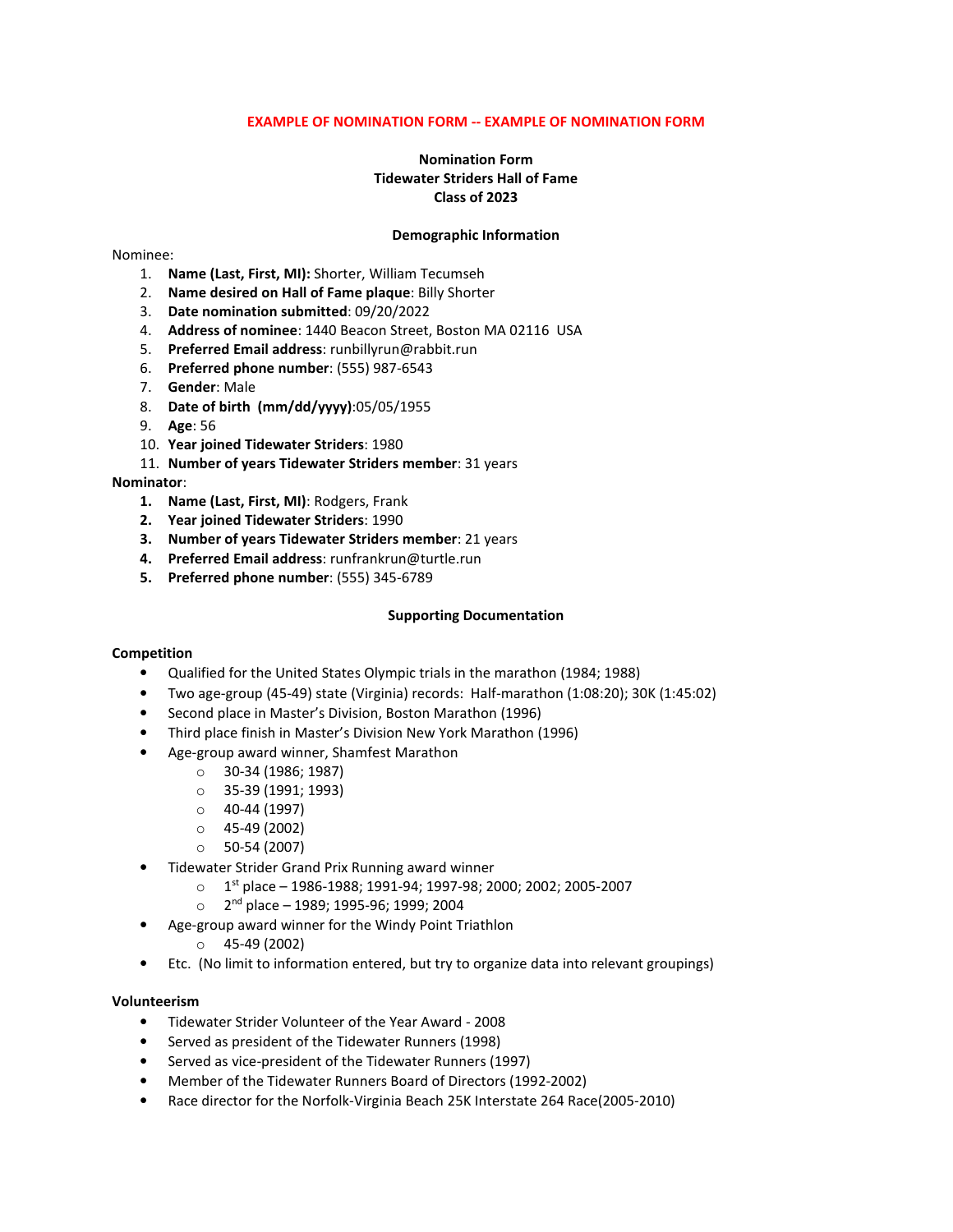- Chairperson of Tidewater Striders committees
	- o Party committee (1990-2010)
	- o Post-Party Party committee (2000-2010)
	- o Training committee (1990-2010)
- Member of Tidewater Striders committees
	- o Race sponsorship (2005-2010)
	- o Race ethics (2000-2010)
- Etc. (No limit to information entered, but try to organize data into relevant groupings)

# **Narrative**

Billy Shorter is highly qualified to be selected into the Tidewater Striders Hall of Fame. He has been a member of the club and one of the most successful local runners over the course of 30 years. Nationally, he qualified twice for the Olympic Trials and placed high in his age group in two of the most prestigious marathons in the United States. He holds several state age-group records in running, and has dominated his age-group in local road races for numerous years. Billy also has also contributed significant volunteer efforts to the Tidewater Striders, serving on its Board of Directors for ten years and as president for one year. Based on his service to the club, he has been a recipient of the club's Volunteer of the Year award. (Etc – Maximum of 500 words).